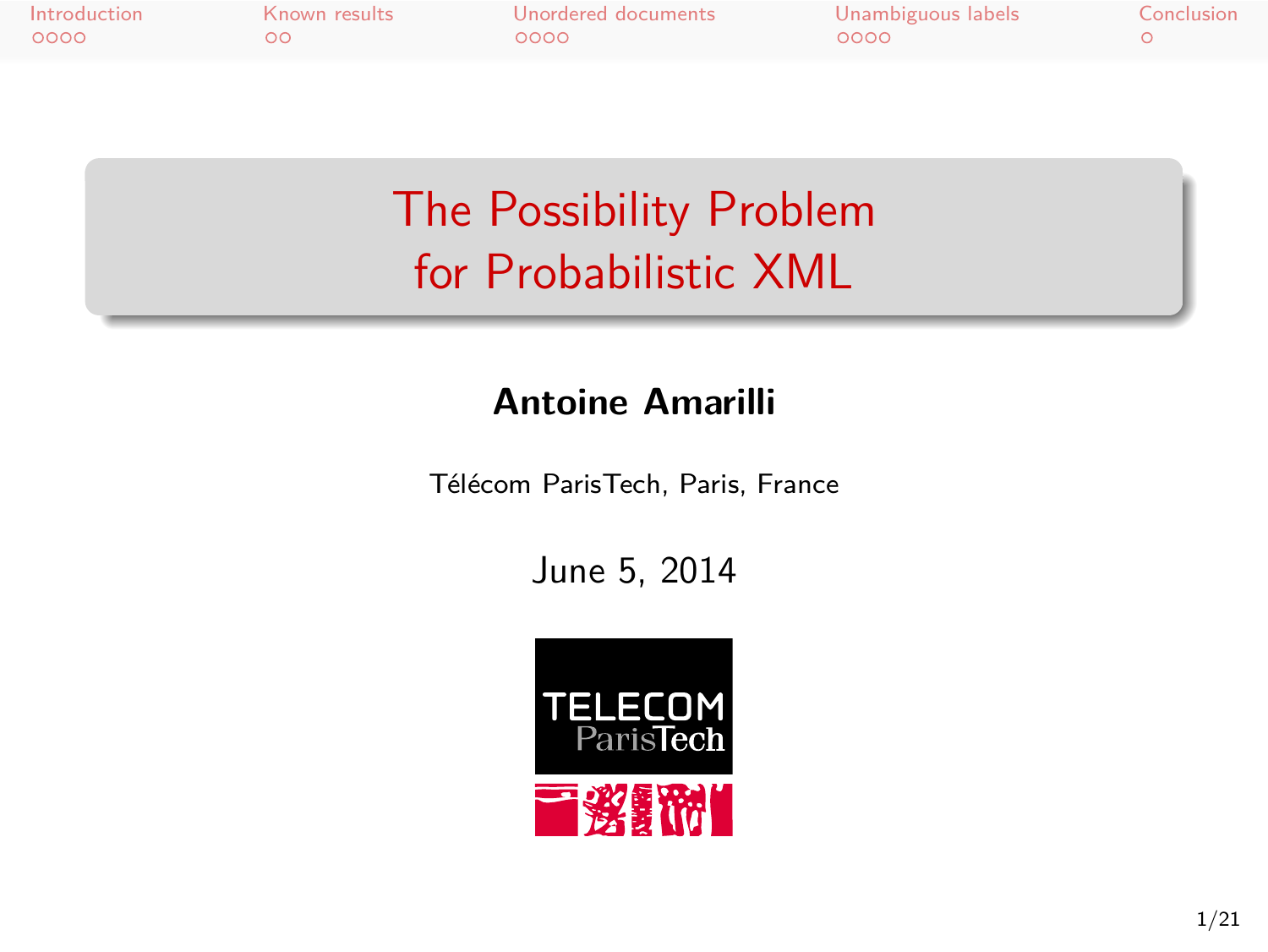

We are unsure about the exact contents of an XML document.



Semantics: probability distribution over deterministic documents.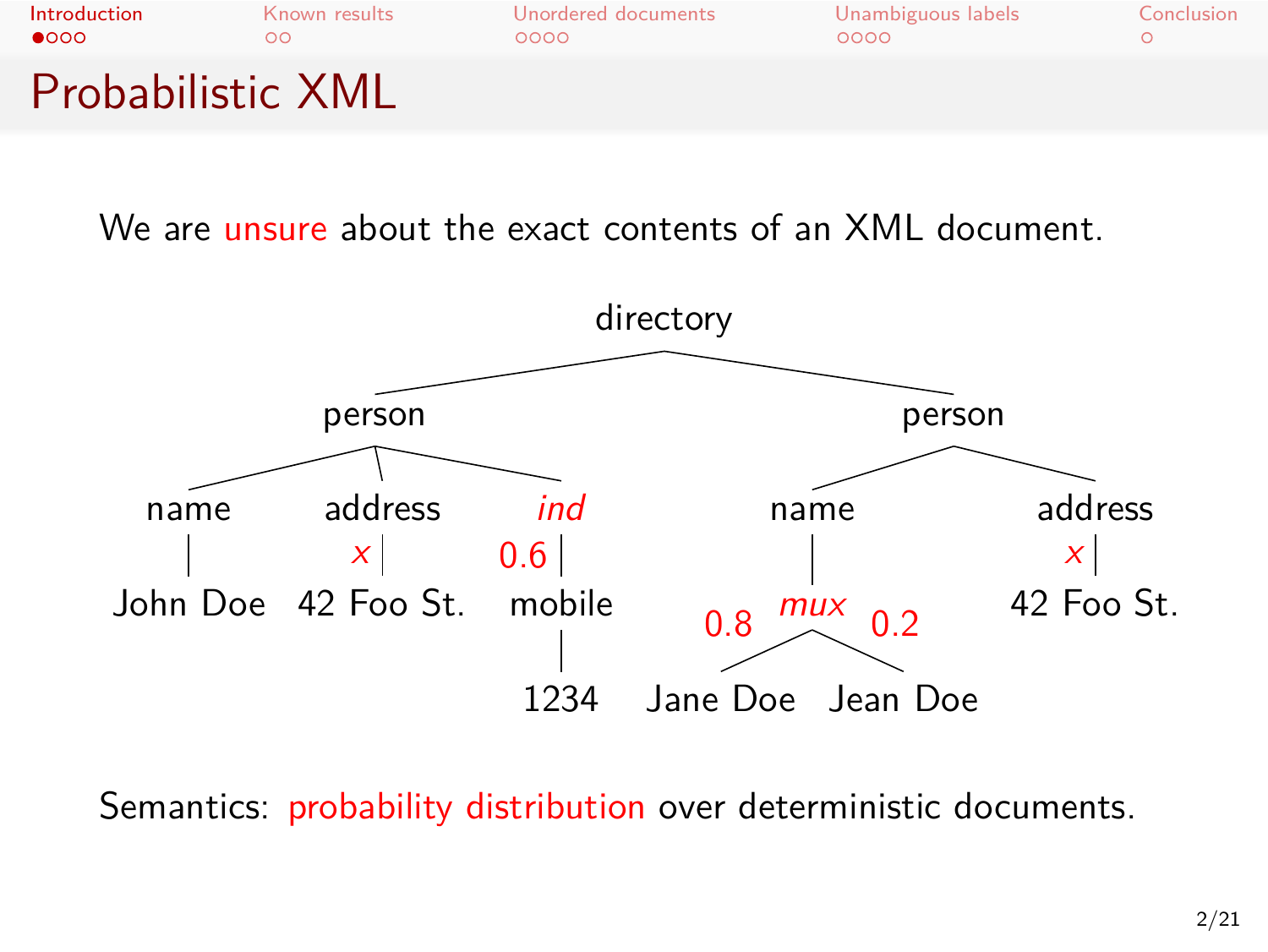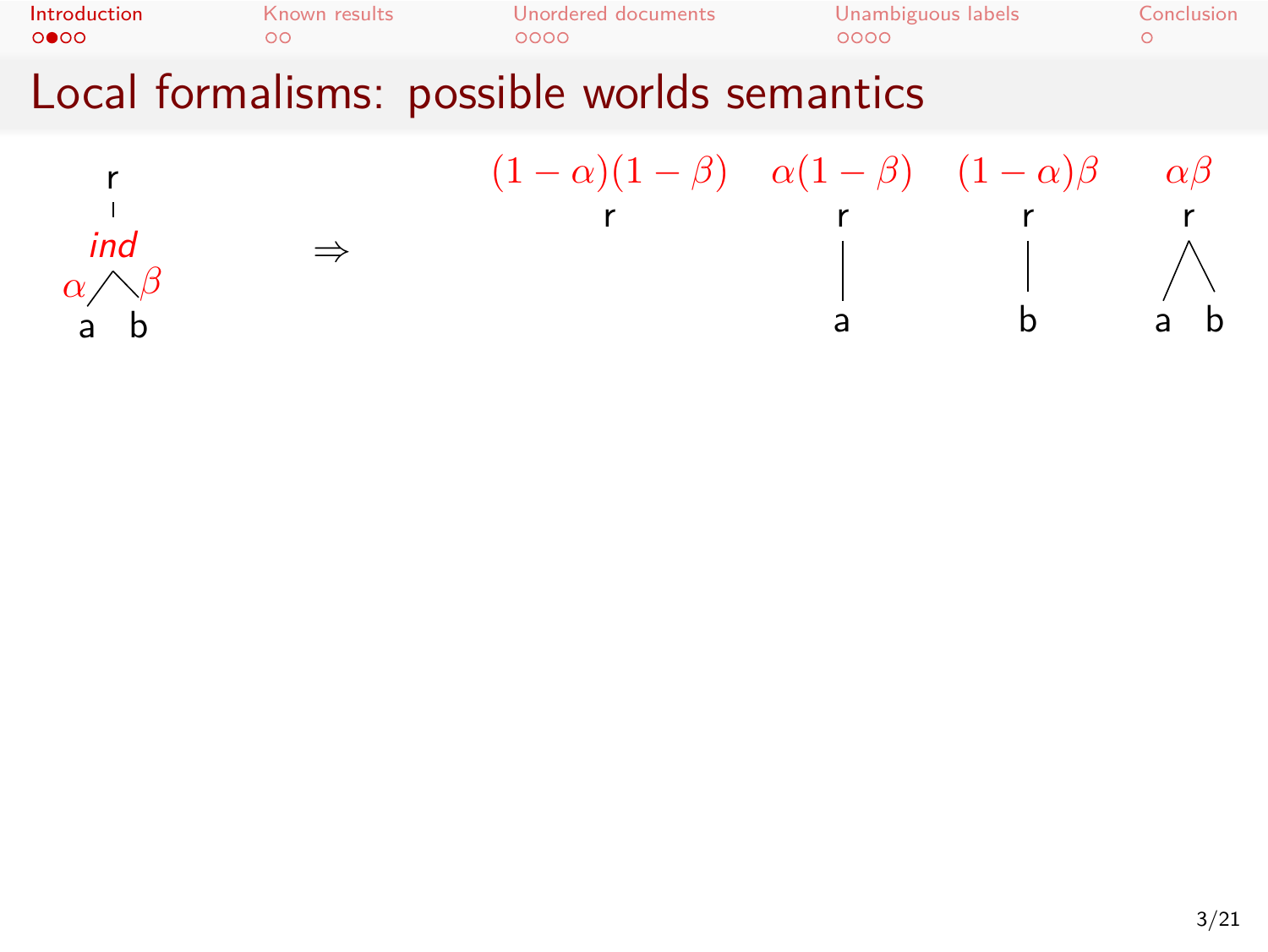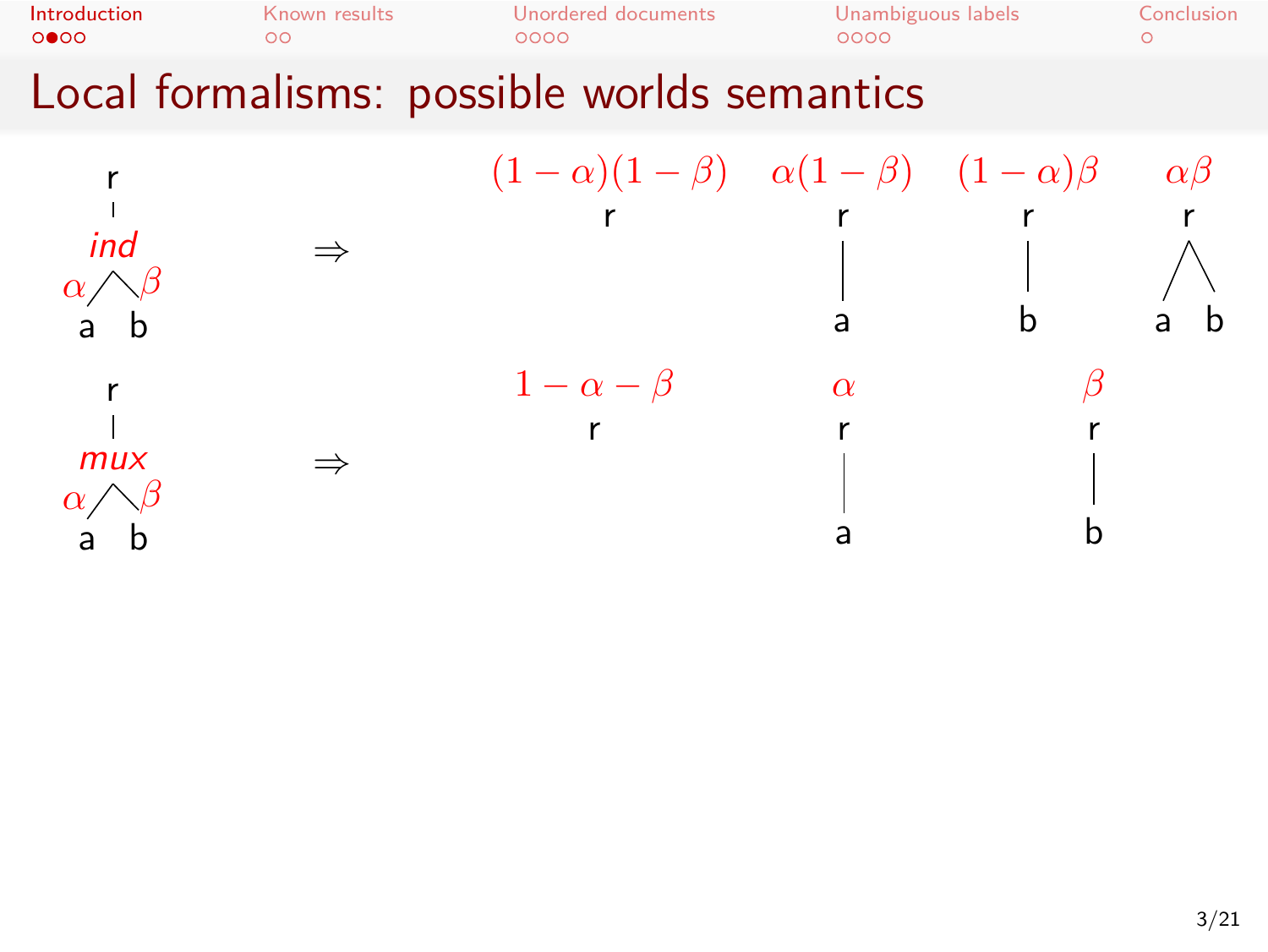

Caution: we impose  $\alpha < 1$ ,  $\beta < 1$  in *ind*.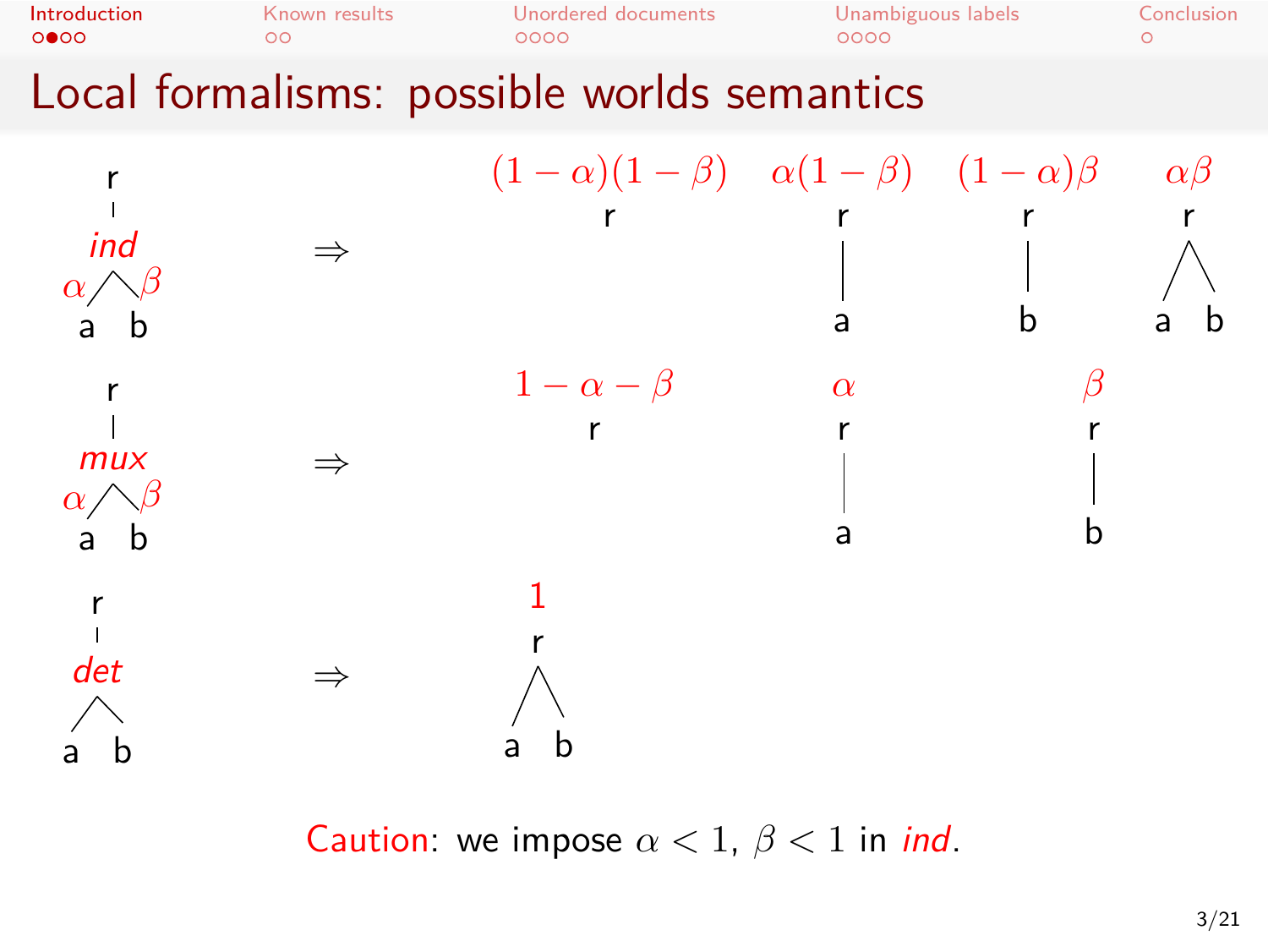# Introduction Known results Unordered documents Unambiguous labels Conclusion Event formalisms

| x | 0.7 |
|---|-----|
| у | 0.4 |



- **•** Probability distribution on events
- Draw events independently
- Edges annotated with formulae on the events
- Edges with false formulae are removed
- *⇒ mie*: multivalued events (see later)
- *⇒ cie*: conjunctions of Boolean events
- *⇒ fie*: formulae of Boolean events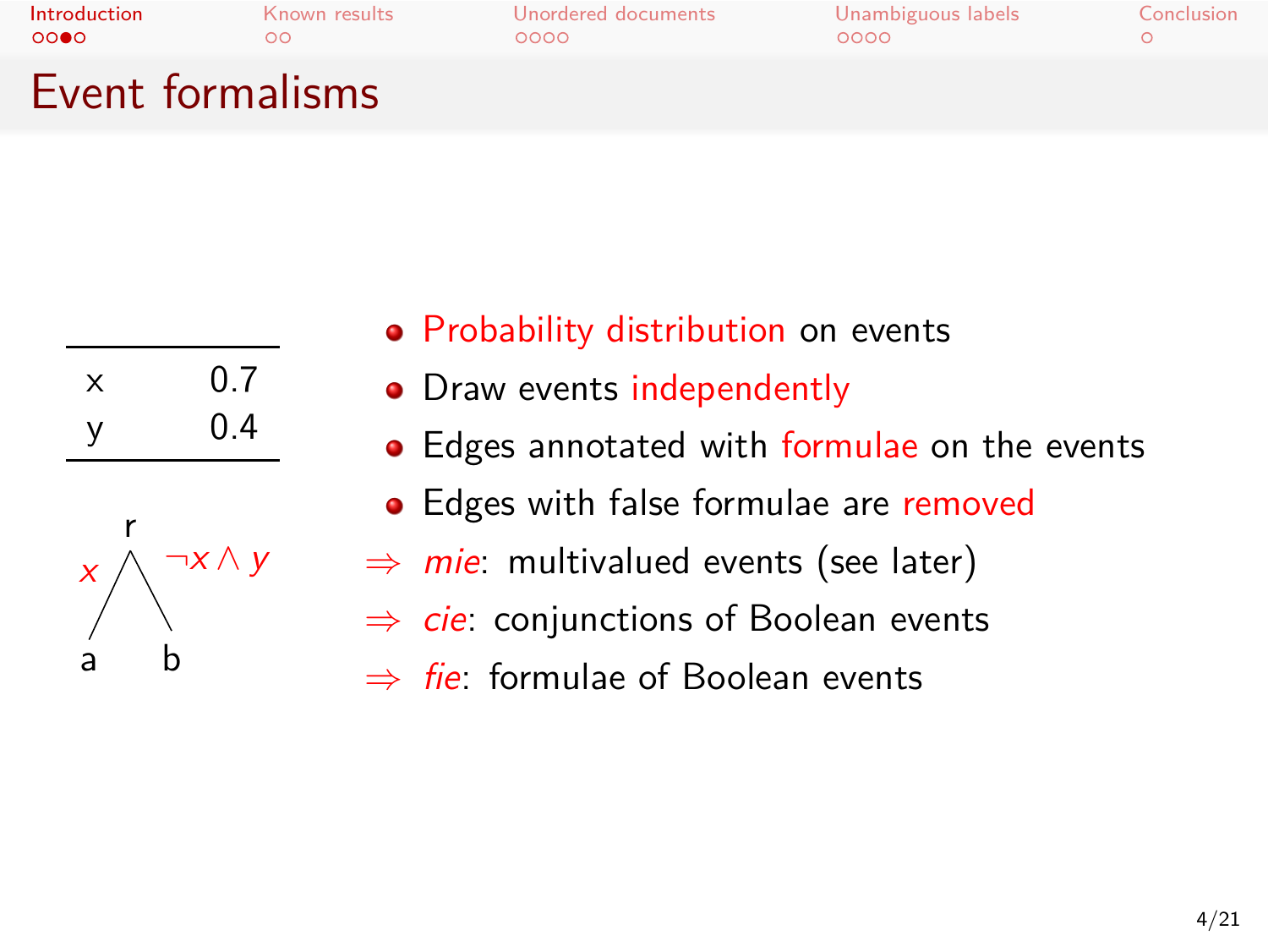# **Introduction** Known results Unordered documents Unambiguous labels Conclusion OOO O CONCLUSION CONCLUSION CONCLUSION

# Possibility problem (Poss)

#### **Given:**

- a probabilistic document *D*
- a deterministic document *W*
- Is *W* a possible world of *D*?
- If yes, with which probability?
- Diverse probabilistic formalisms, ordered and unordered
- Like query evaluation but:
	- *⇒* Need inequality: "don't collapse nodes"
	- *⇒* Need negation: "no additional things"
	- *⇒* Query depends on input *W*
- *⇒* Specific bounds for this Poss problem?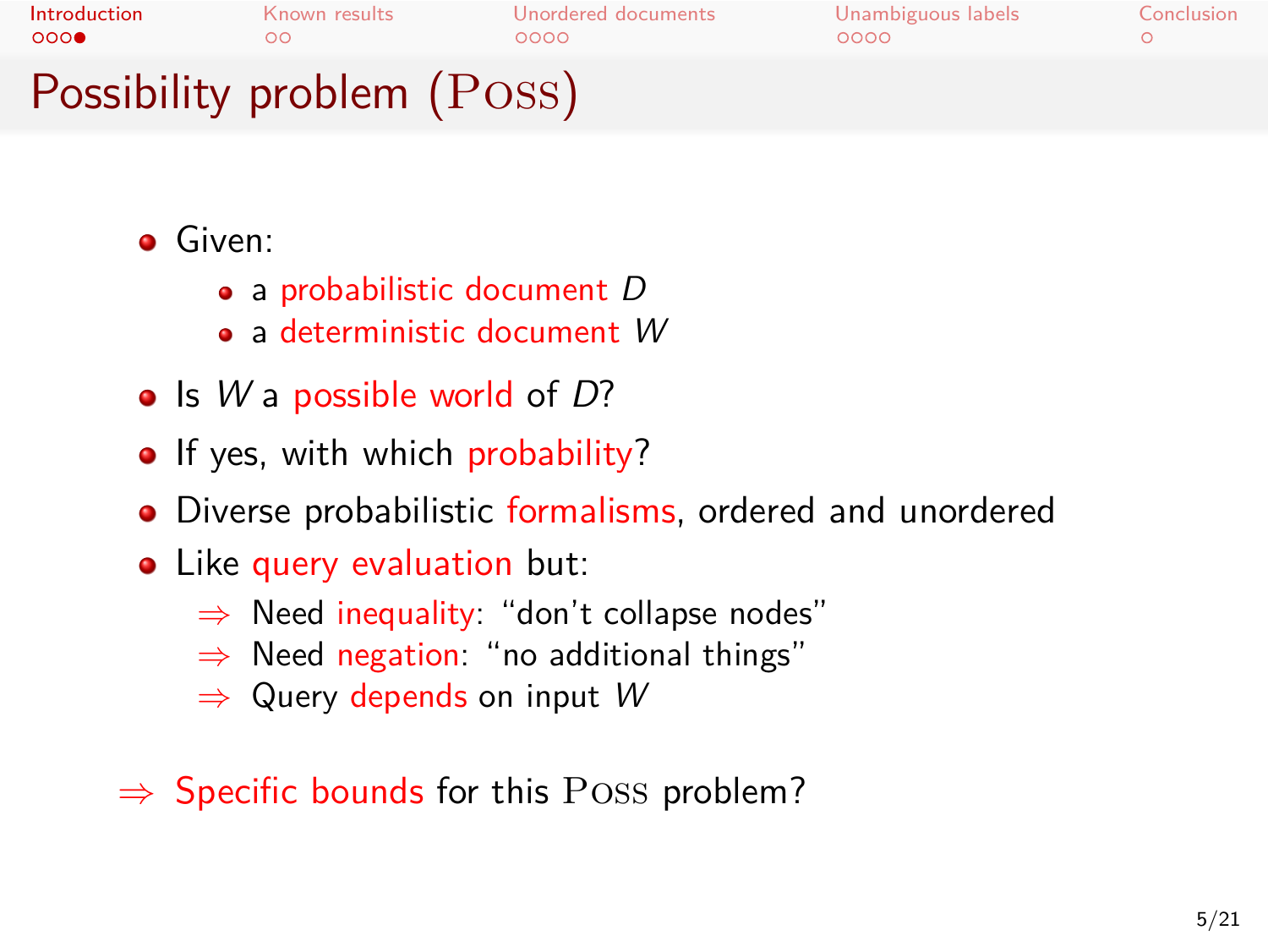



Conclusion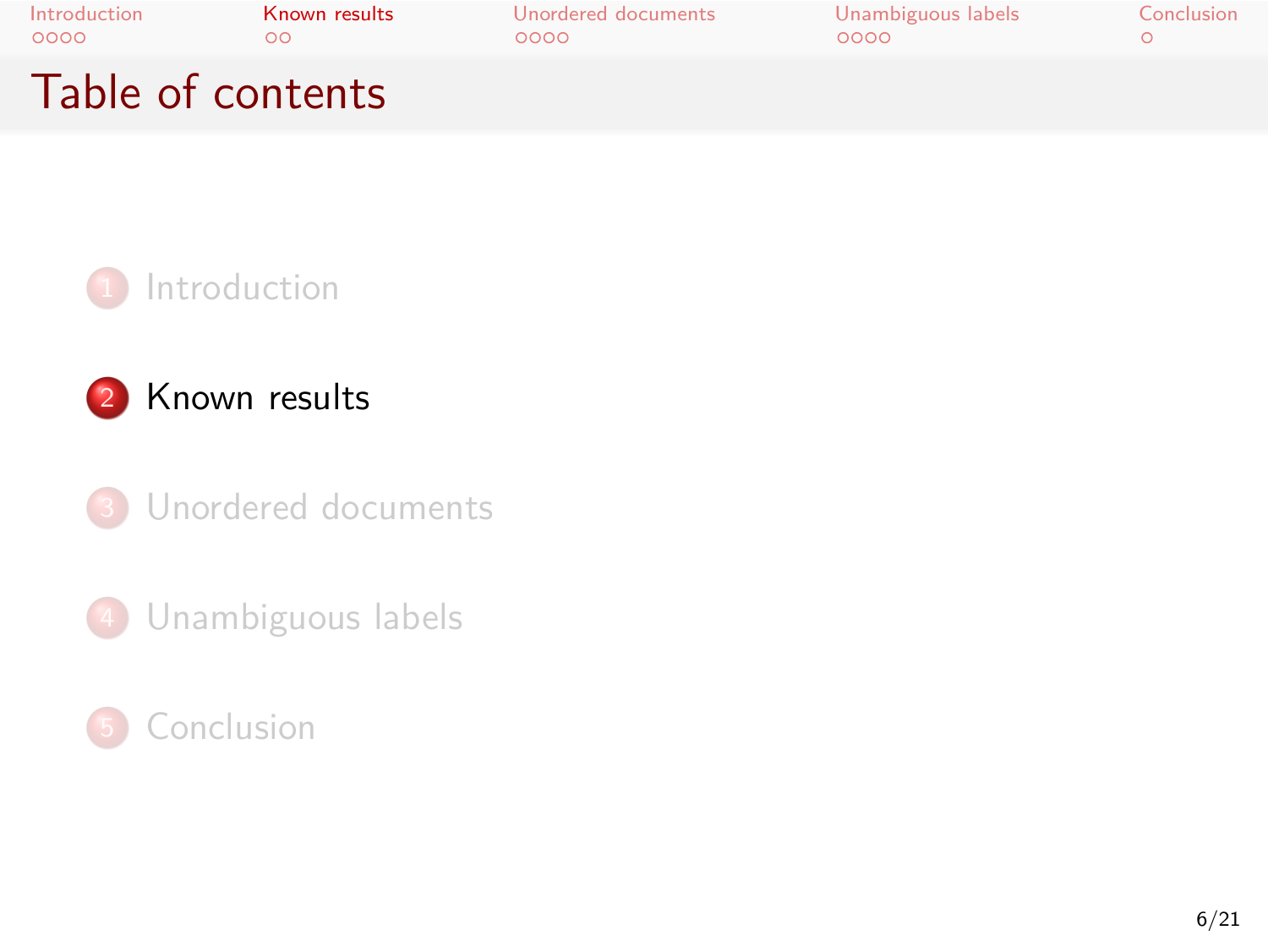| Introduction<br>0000          | Known results | Unordered documents<br>റററെ | Unambiguous labels<br>0000 | Conclusion |
|-------------------------------|---------------|-----------------------------|----------------------------|------------|
| In NP, in $\mathsf{FP}^{\#P}$ |               |                             |                            |            |

- Guess a valuation of the events
- Guess a match of *W* in *D*
- Check that the match is realized by the valuation
- *⇒* Likewise, probability computation is in FP#P
- *⇒* Of course Poss is NP-hard for *fie*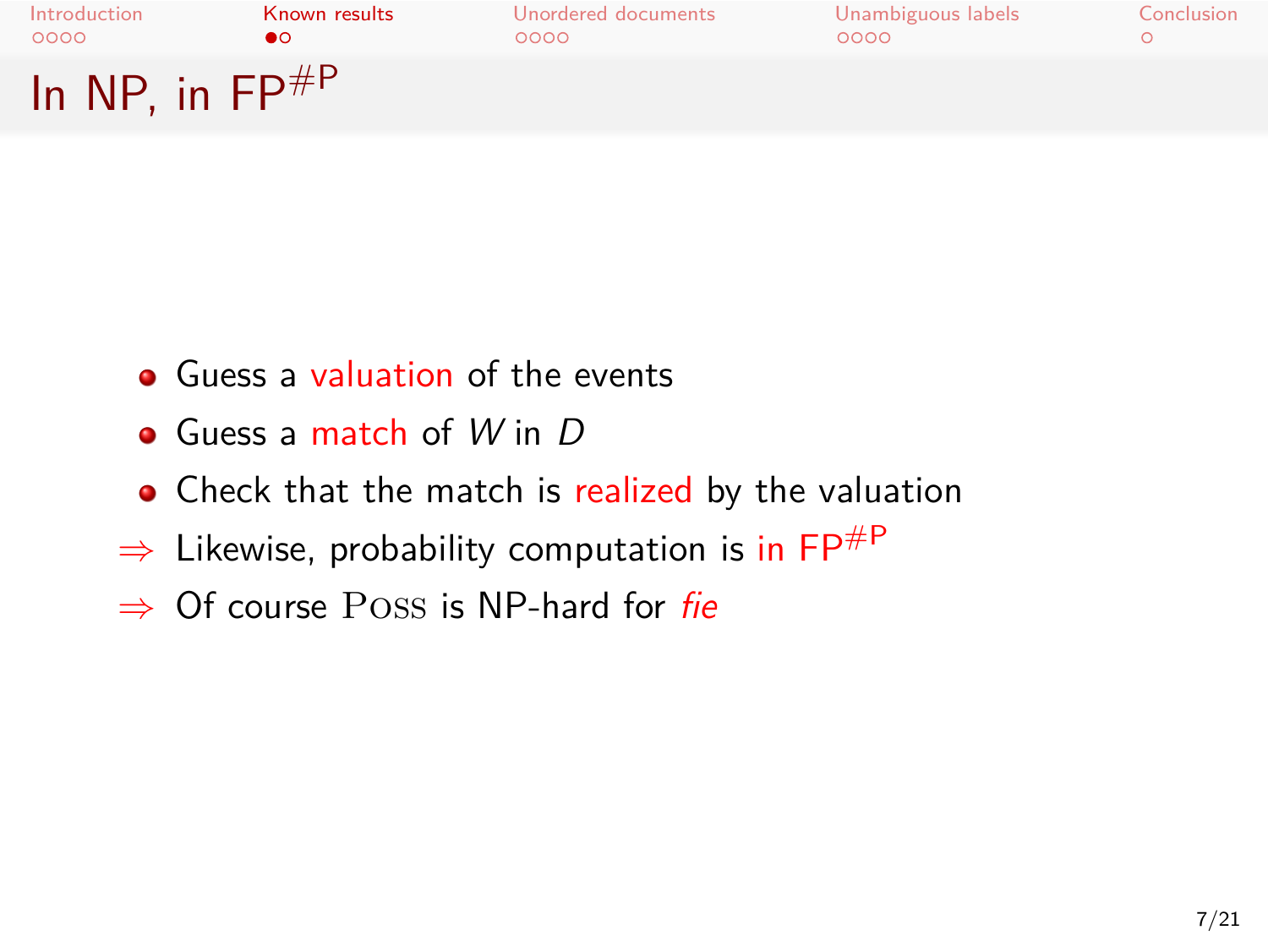

- Local choices and ordered documents
- Possibility decision and computation are in PTIME
- **·** Intuitively:
	- match each possible subsequences of siblings
	- dynamic algorithm for match at each level
- *⇒* Implied by determininstic tree automata on probabilistic XML: Cohen, Kimelfeld, and Sagiv 2009
- *⇒* Assumption of order is crucial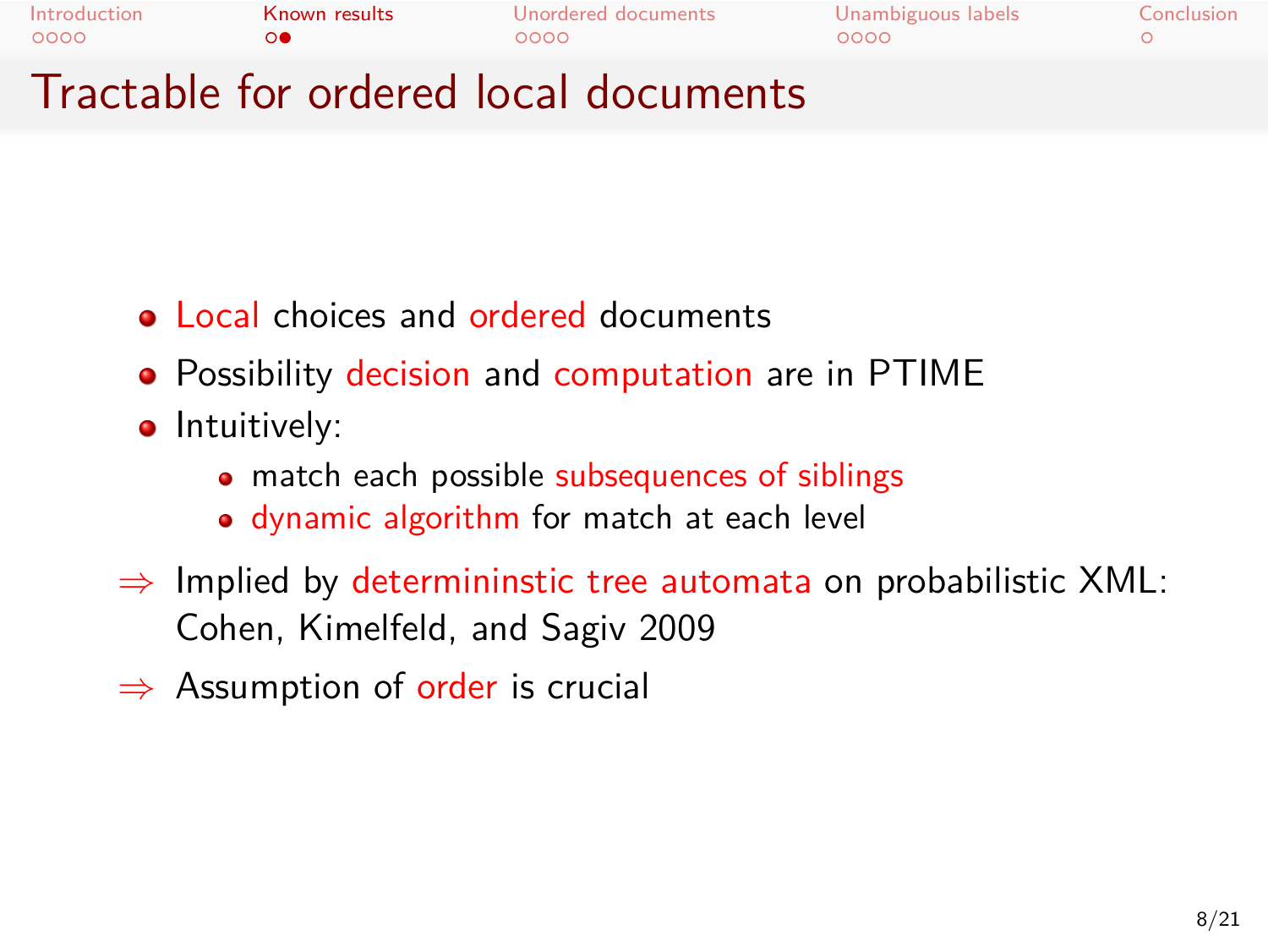



Unambiguous labels

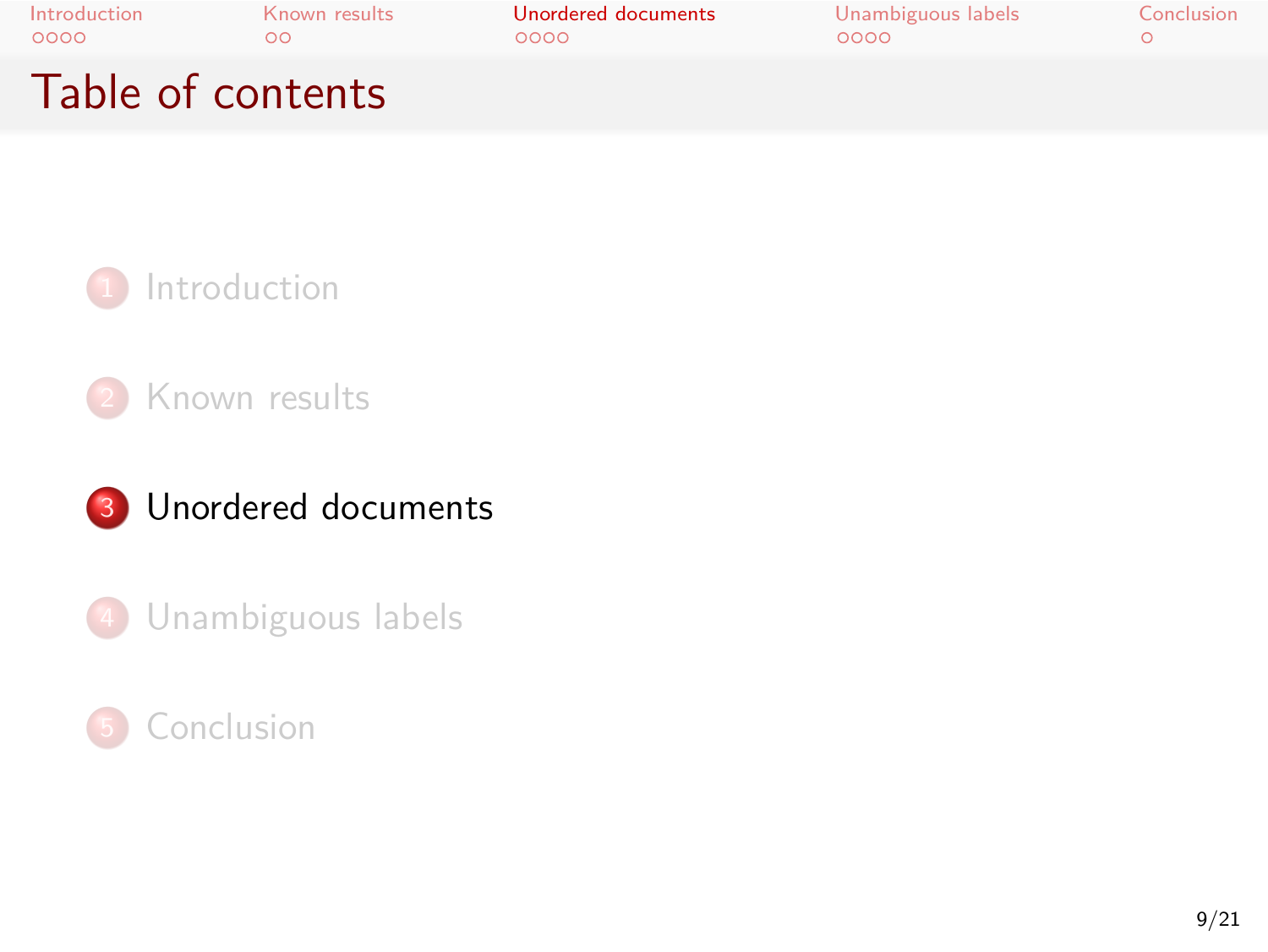

*⇒* Probability of match times 2 *n* : number of perfect matchings

*⇒* Computation is #P-hard for unordered and *ind* or *mux*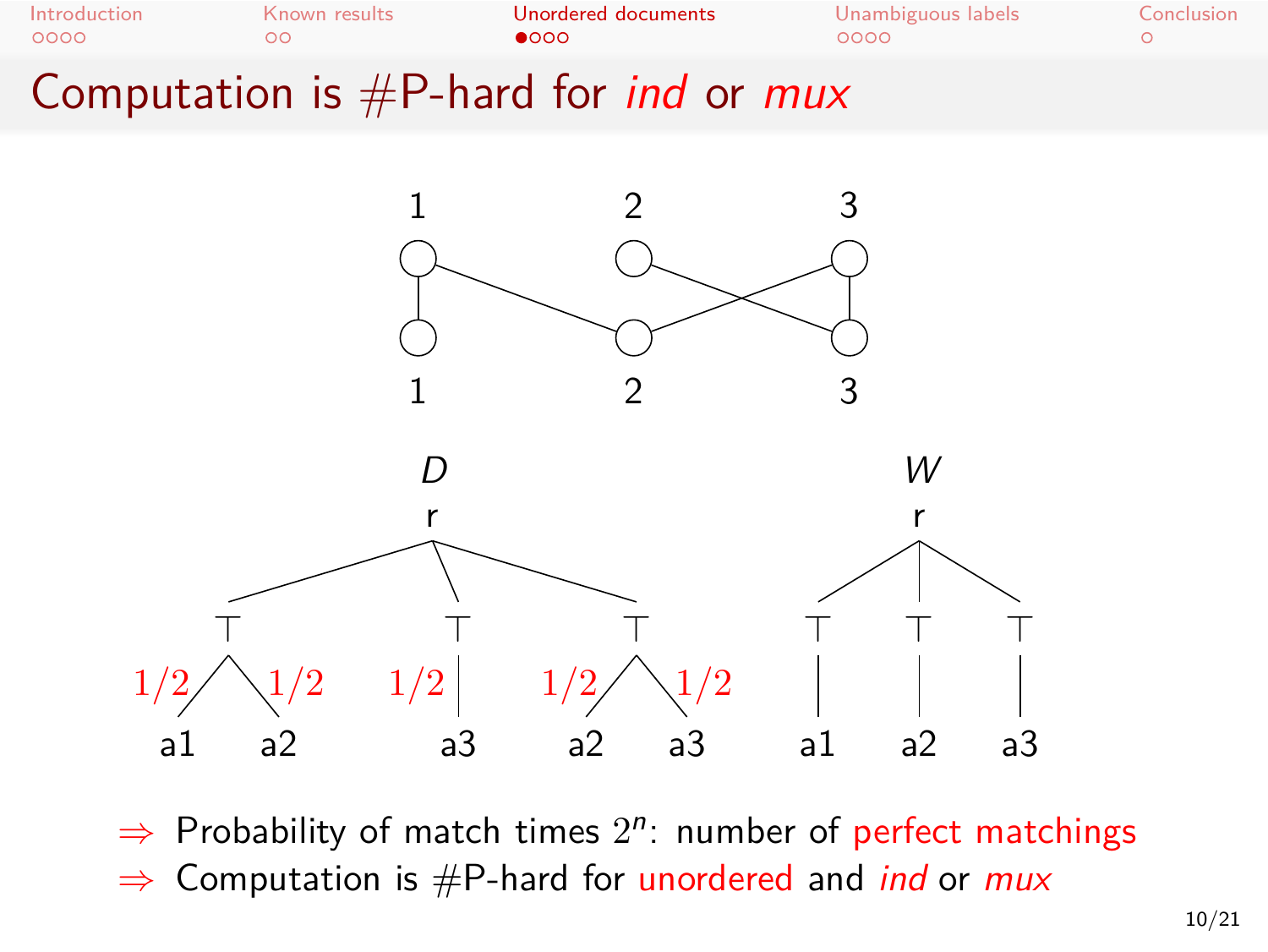

- Compute bottom-up if a node has the empty possible world
- Check dynamically between all nodes of *D* and *W*
	- *⇒* Build bipartite graph based on child compatibility
	- *⇒* Add dummy nodes for deletions of nodes that can be deleted
	- *⇒* Check in PTIME if graph has a perfect matching

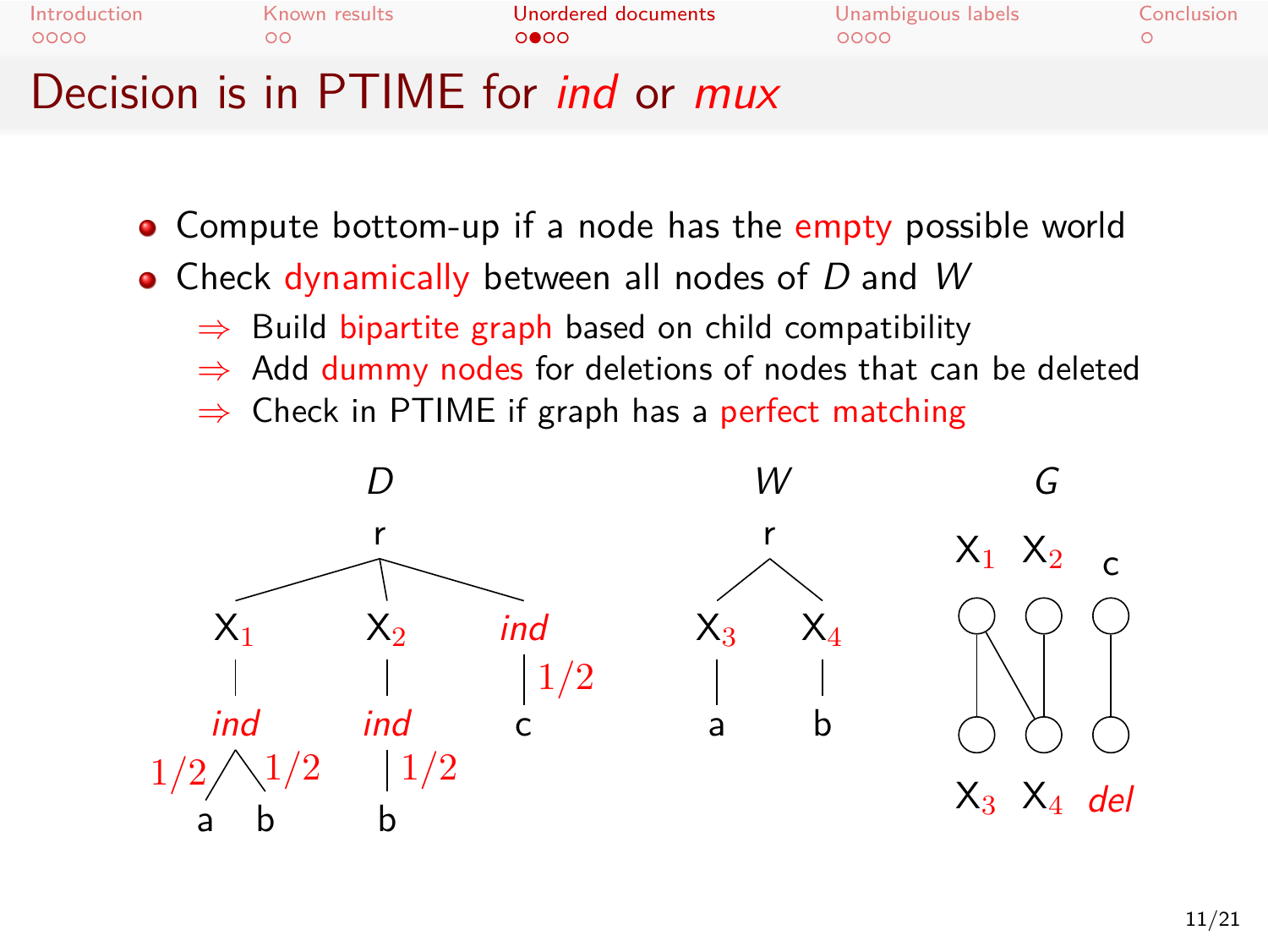

- With *det*, reduction from exact cover
	- $S = \{S_i\}, S_i = \{s_j^i\}$
	- Is there  $T \subseteq S$  such that  $\bigcup T = \bigcup S$  with no dupes?

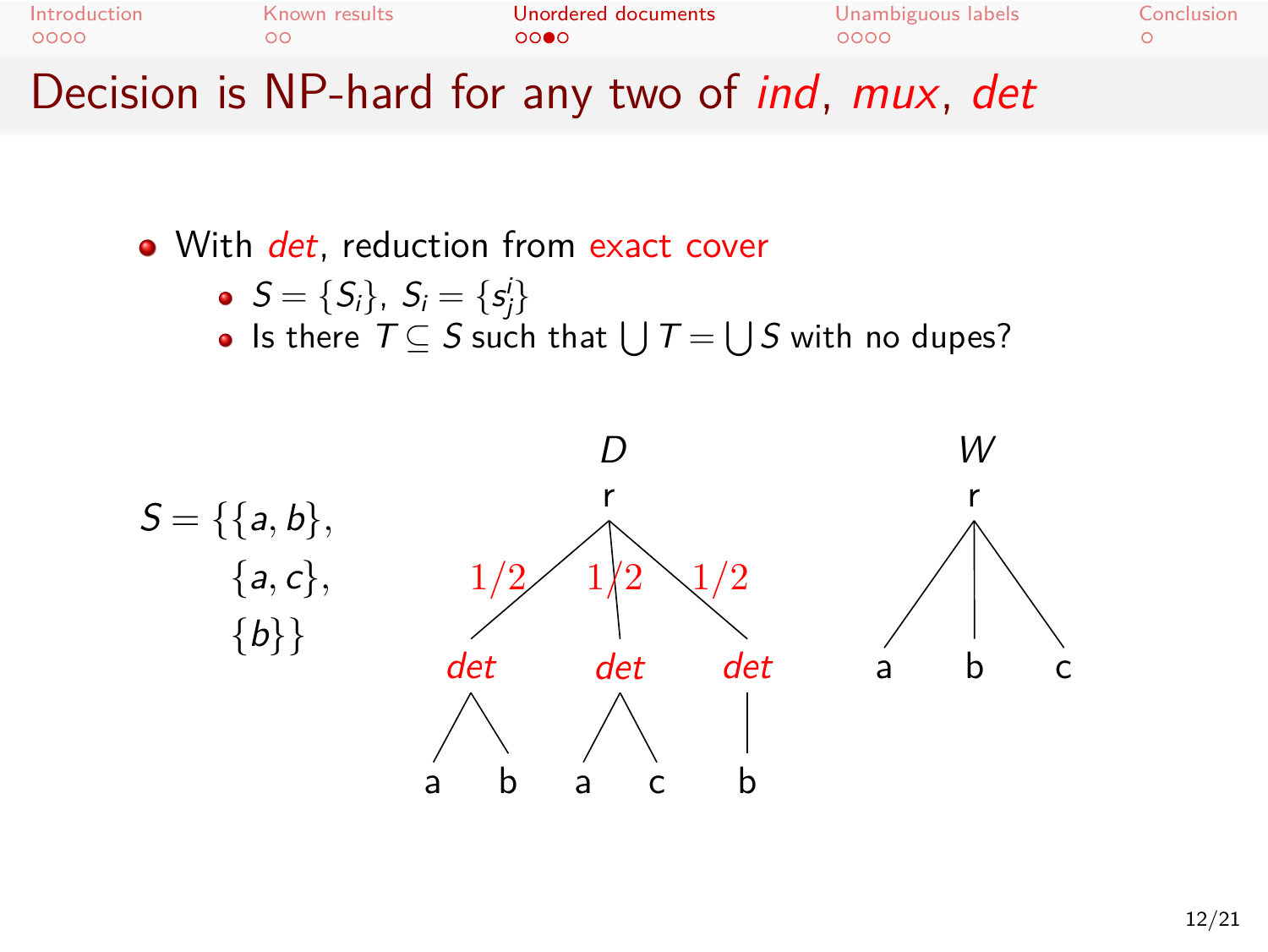

- With *ind* and *mux*, reduction from SAT
- *F* = (*a ∨ b ∨ ¬c*) *∧* (*a ∨ c*) *∧* (*¬a*)

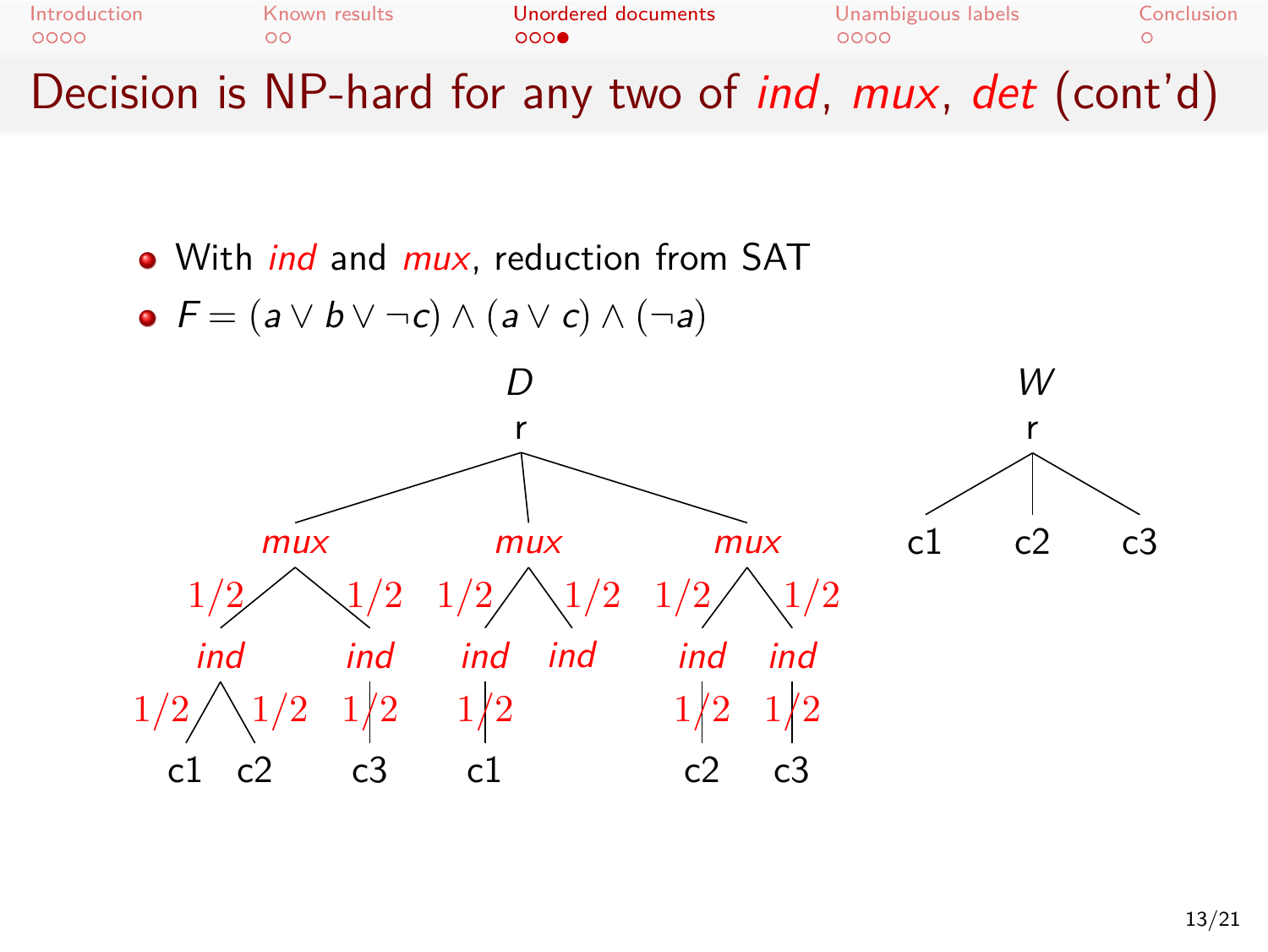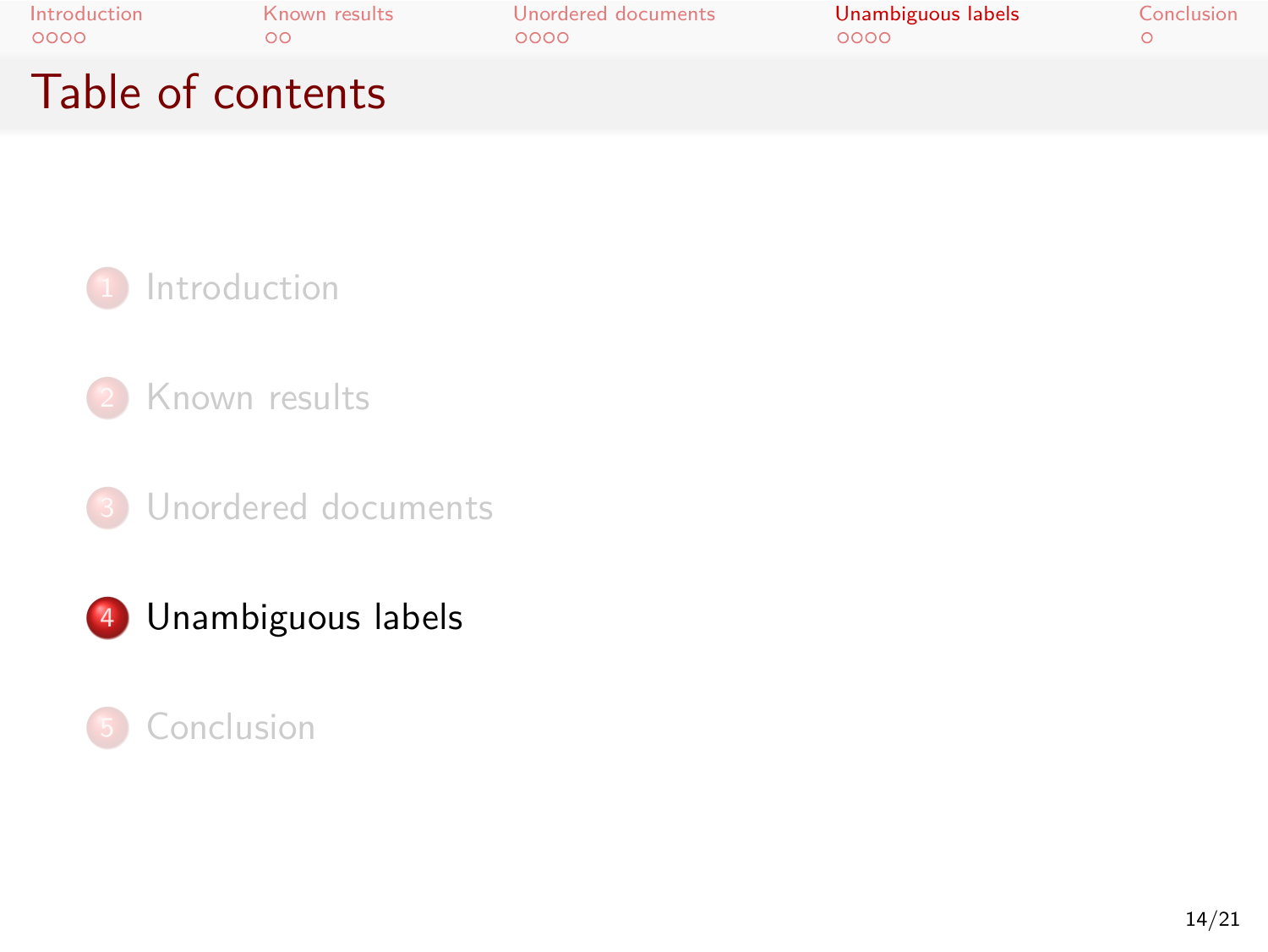

- *D* is unambiguous if node labels are unique
- Possible refinements (unique among siblings, etc.)
- *⇒* There is at most one way to match *W*!
- All local models tractable (can impose order)
- *⇒* Can we have correlations?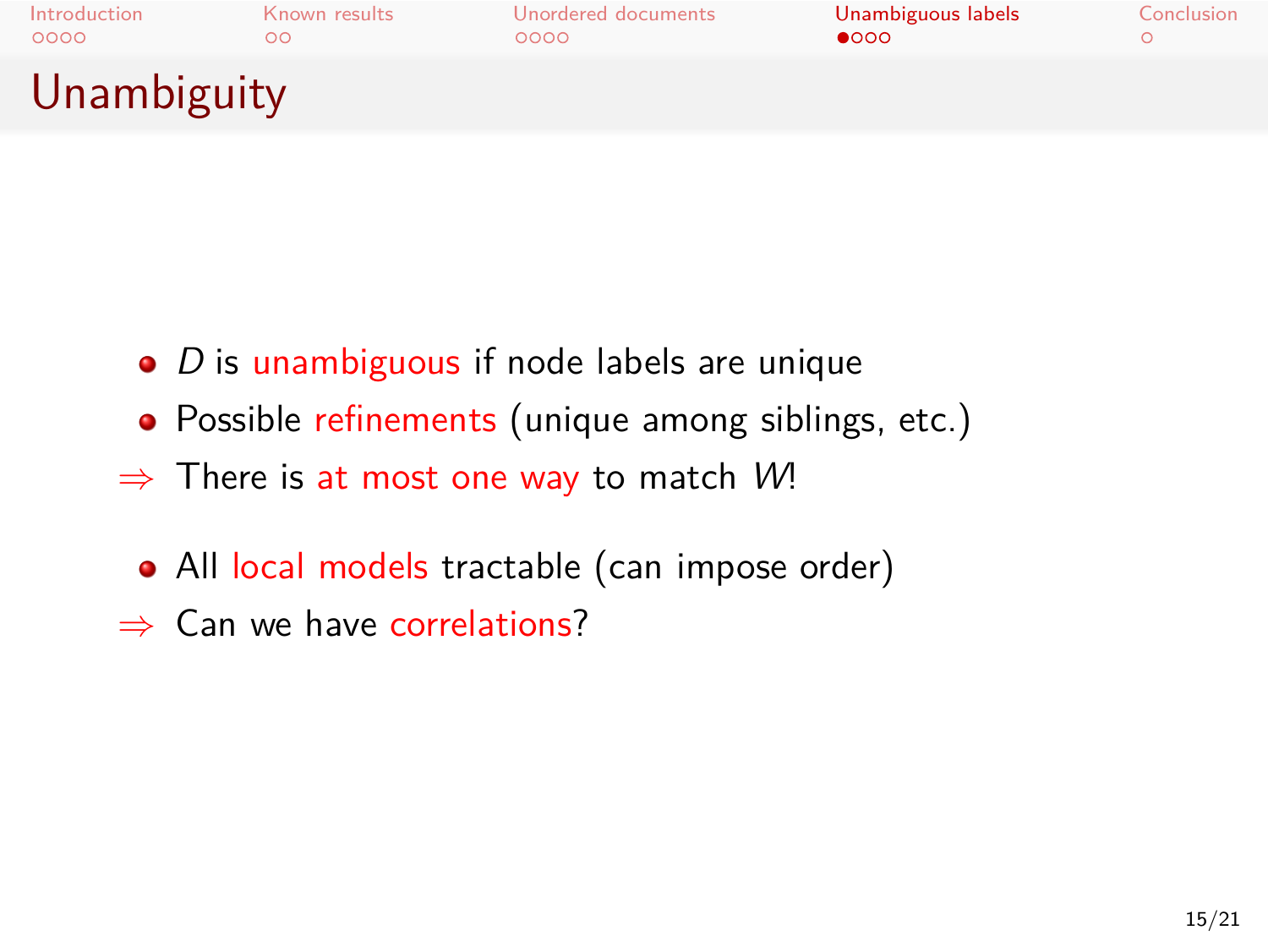

r



- *⇒ W* is a possible world of *D* iff *F* is satisfiable
- *⇒* Decision for Poss is NP-hard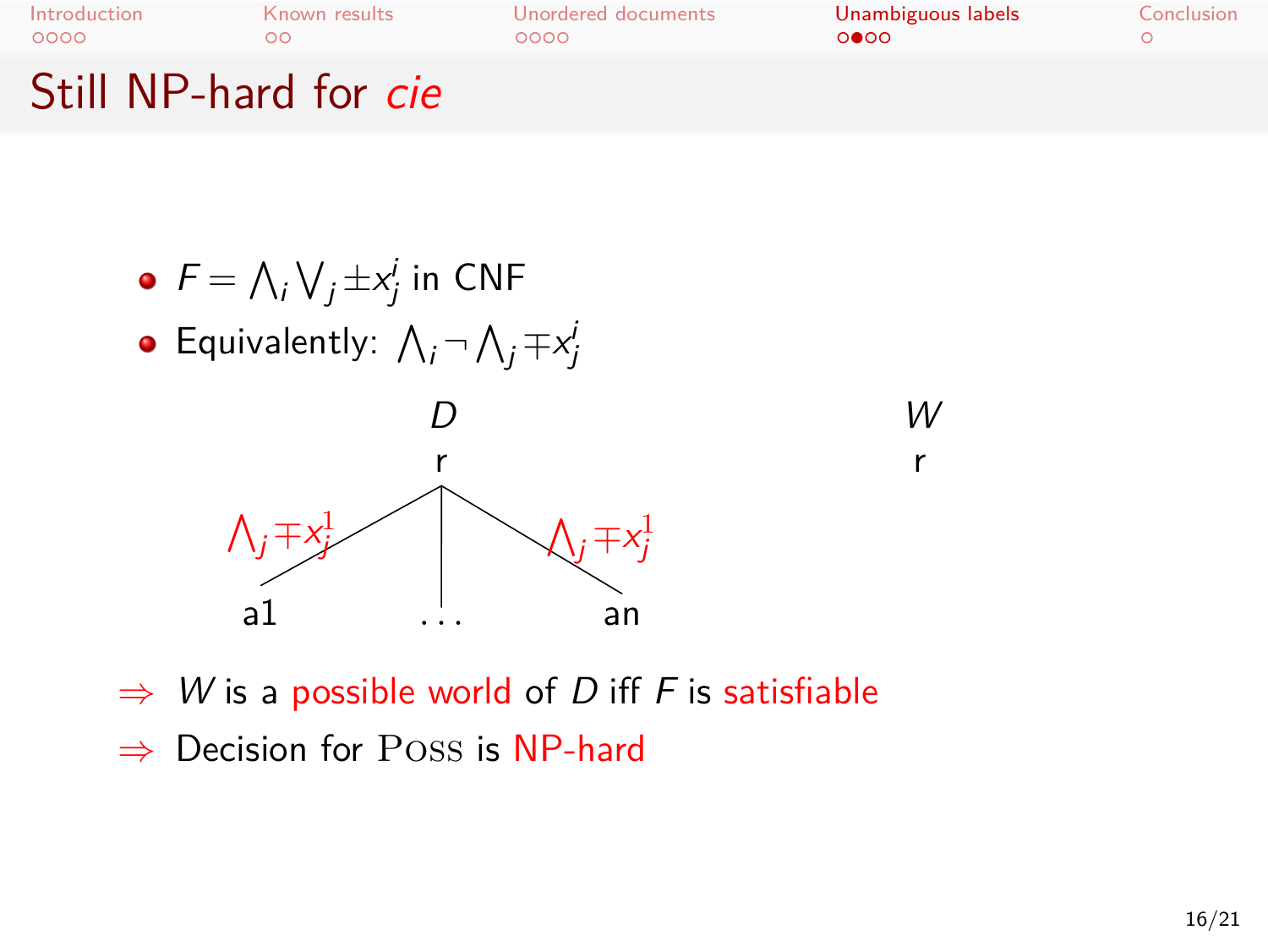### Introduction Known results Unordered documents Unambiguous labels Conclusion OOOO OOO OOOO OOOO

### The *mie* class

| Var                       | Val            | Prob |
|---------------------------|----------------|------|
| X                         | 1              | 0.6  |
| X                         | $\mathfrak{D}$ | 0.2  |
| $\boldsymbol{\mathsf{x}}$ | 3              | 0.1  |
| $\boldsymbol{\mathsf{x}}$ | 4              | 0.1  |
| v                         | 1              | 0.5  |
| v                         | 2              | 0.5  |

- *mie*: Multivalued independent events
- No conjunctions allowed
- Captures *mux*
- Doesn't capture *det* or *ind* hierarchies
- Intractable if ambiguous
- *⇒* If non-ambiguous, do we have tractability?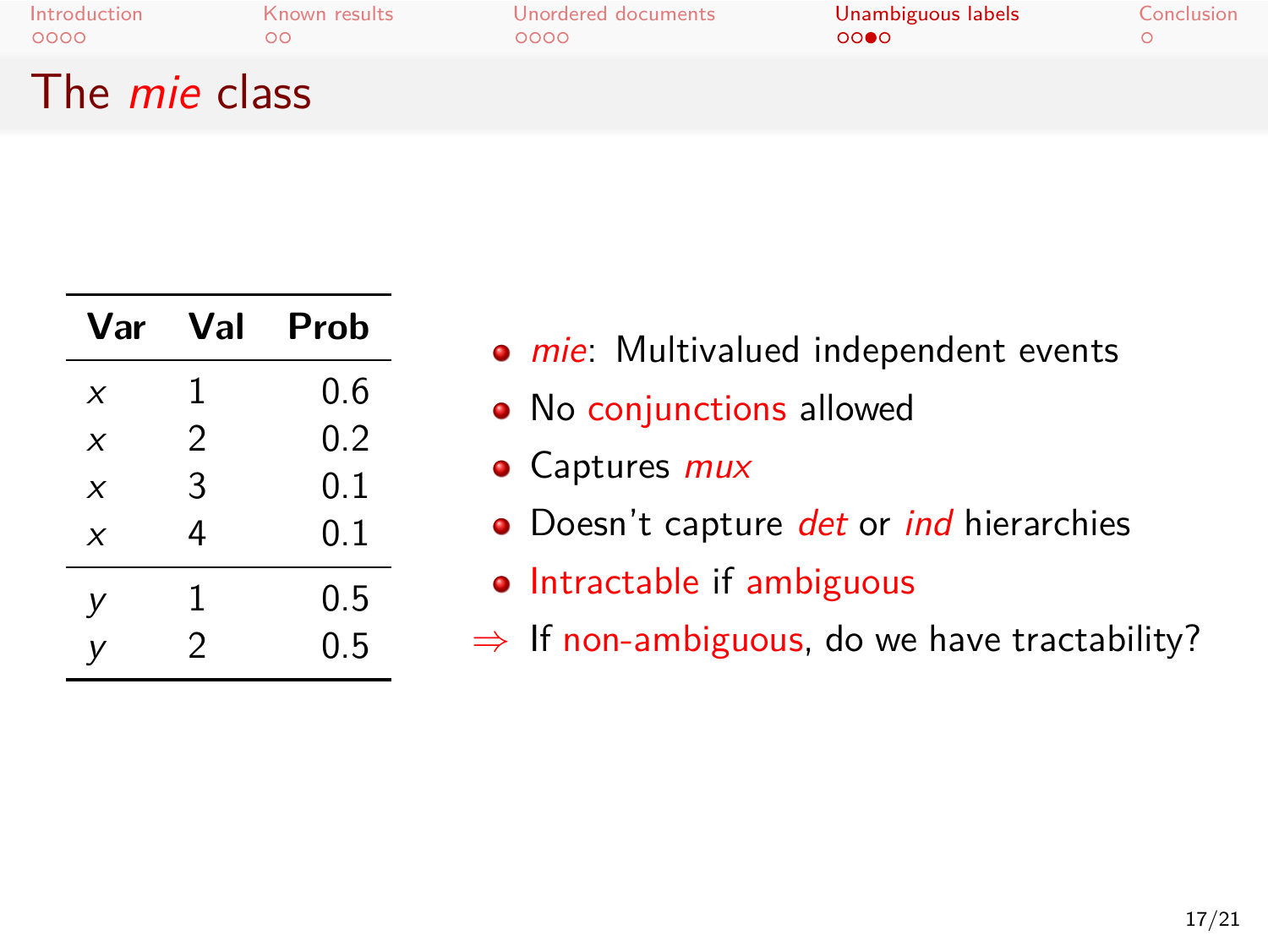| Introduction                             | Known results | Unordered documents | Unambiguous labels | Conclusion |  |  |
|------------------------------------------|---------------|---------------------|--------------------|------------|--|--|
| 0000                                     | ററ            | റററെ                | 000                |            |  |  |
| mie tractable on non-ambiguous documents |               |                     |                    |            |  |  |



- $x \neq 2, x \neq 1, y = 2, y \neq 1$
- *x ∈ {*3*,* 4*}*, *y ∈ {*2*}*.
- *⇒* Probability 0*.*1.

r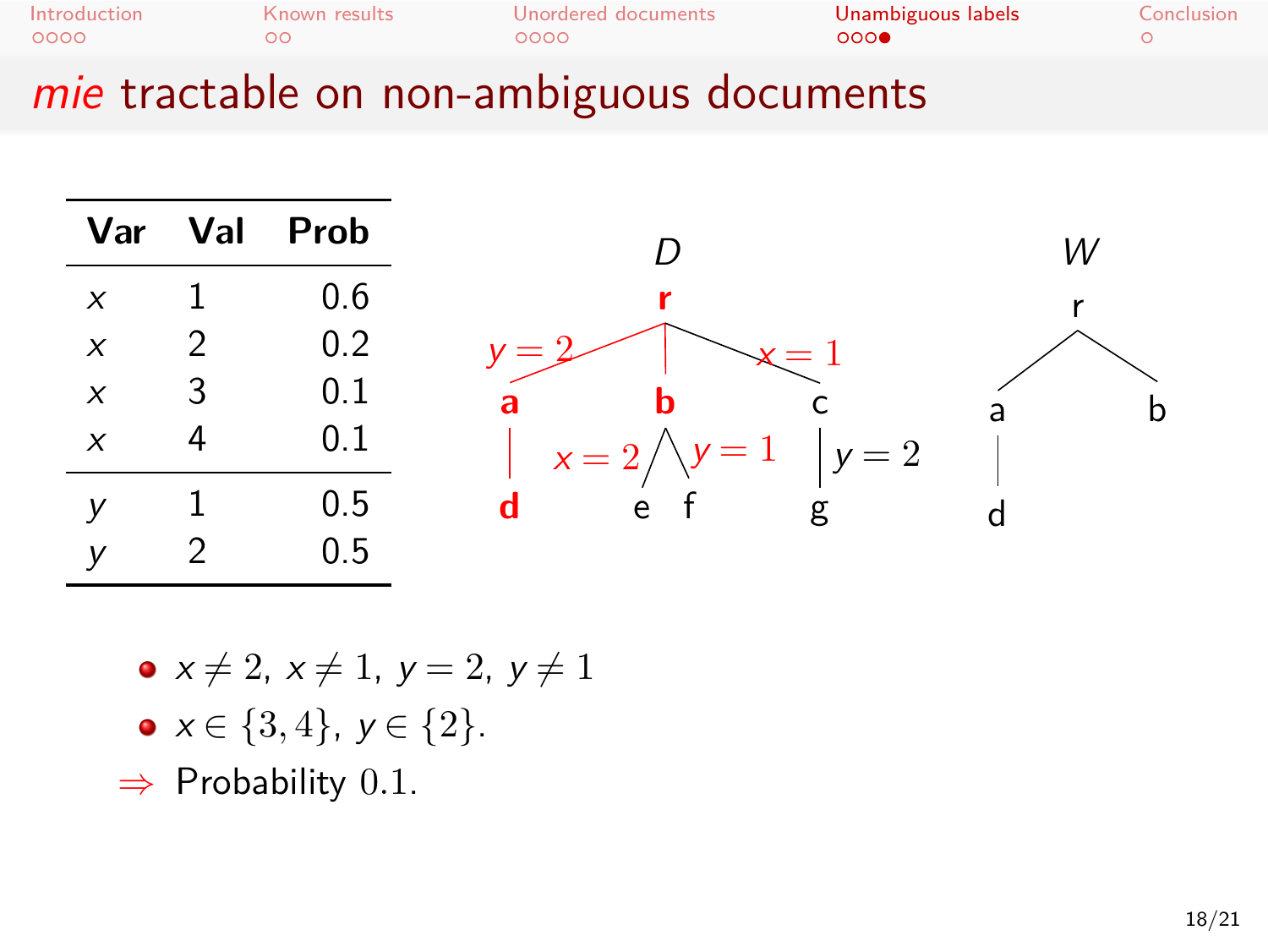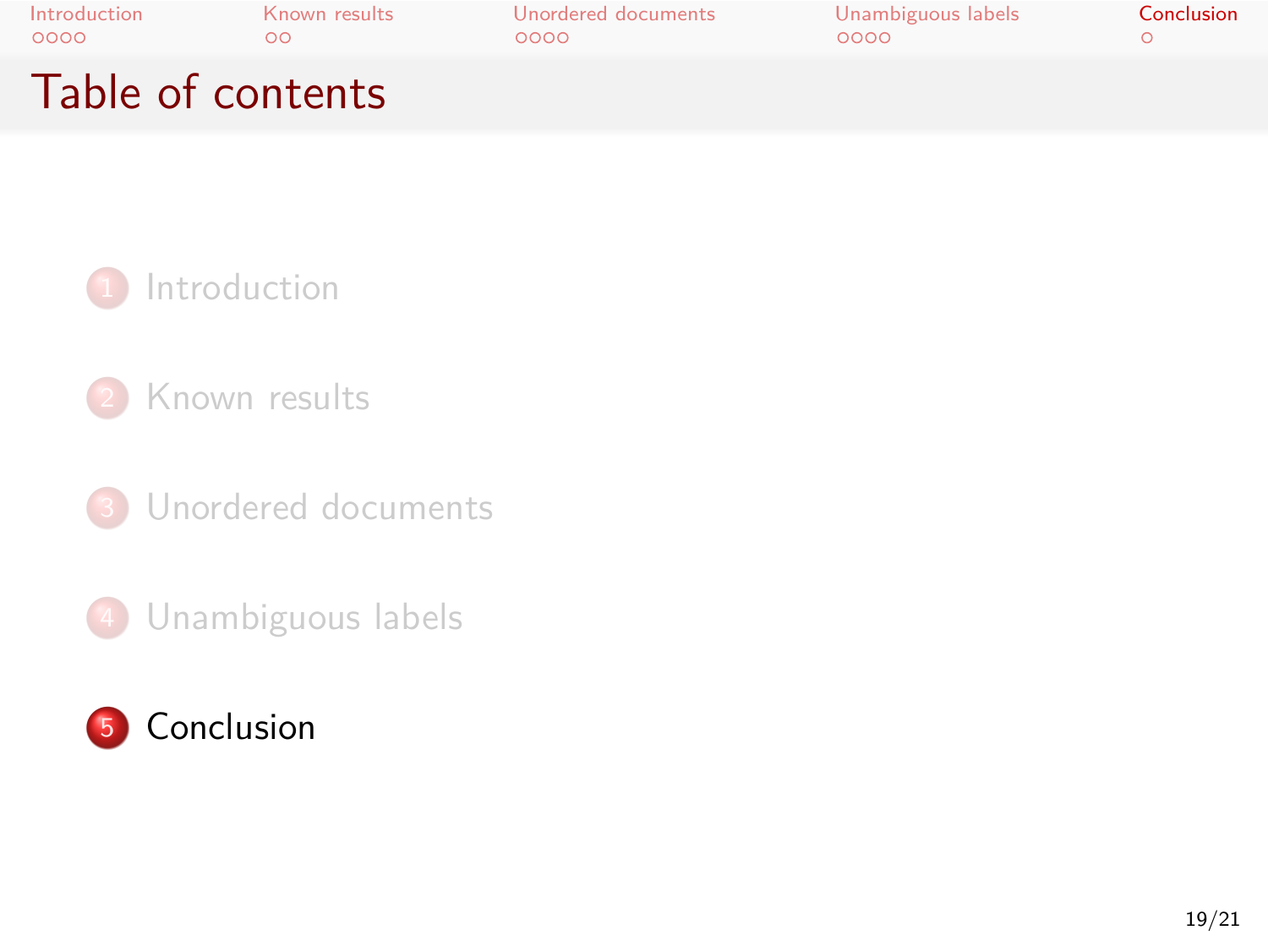

- Ordered local models are tractable
- Unordered local models are tractable
	- *⇒* For decision only, and
	- *⇒* With only *mux* or only *ind*
- *mie* is tractable on unambiguous documents
- Other cases are hard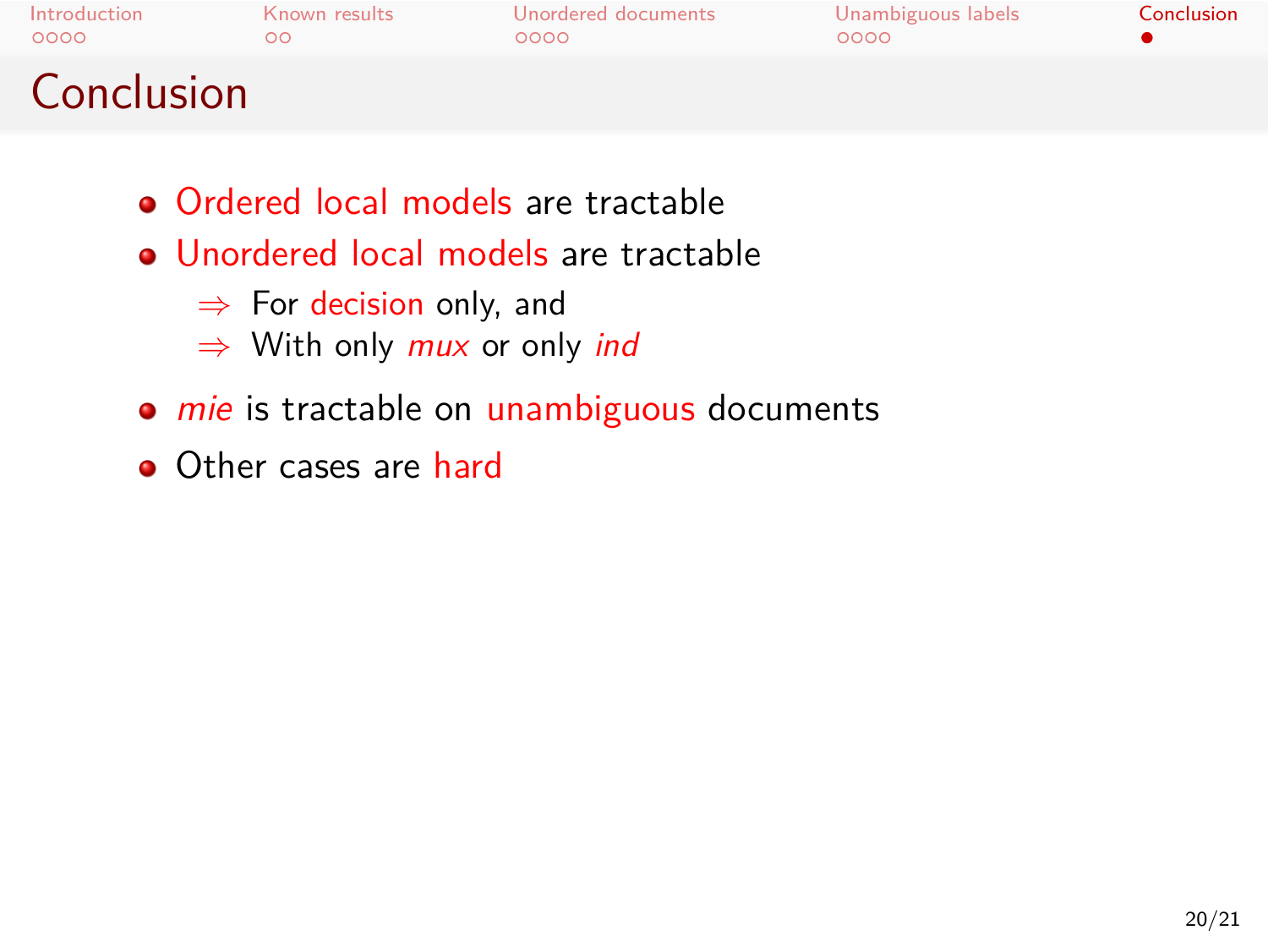# Introduction Known results Unordered documents Unambiguous labels Conclusion **Conclusion**

- Ordered local models are tractable
- Unordered local models are tractable
	- *⇒* For decision only, and
	- *⇒* With only *mux* or only *ind*
- *mie* is tractable on unambiguous documents
- Other cases are hard
- *⇒* Height does not matter
- *⇒* Probabilities do not matter
- *⇒* Can we refine *mie*, unambiguity, *mux*–*ind* interaction?
- *⇒* What if *D* is partially ordered?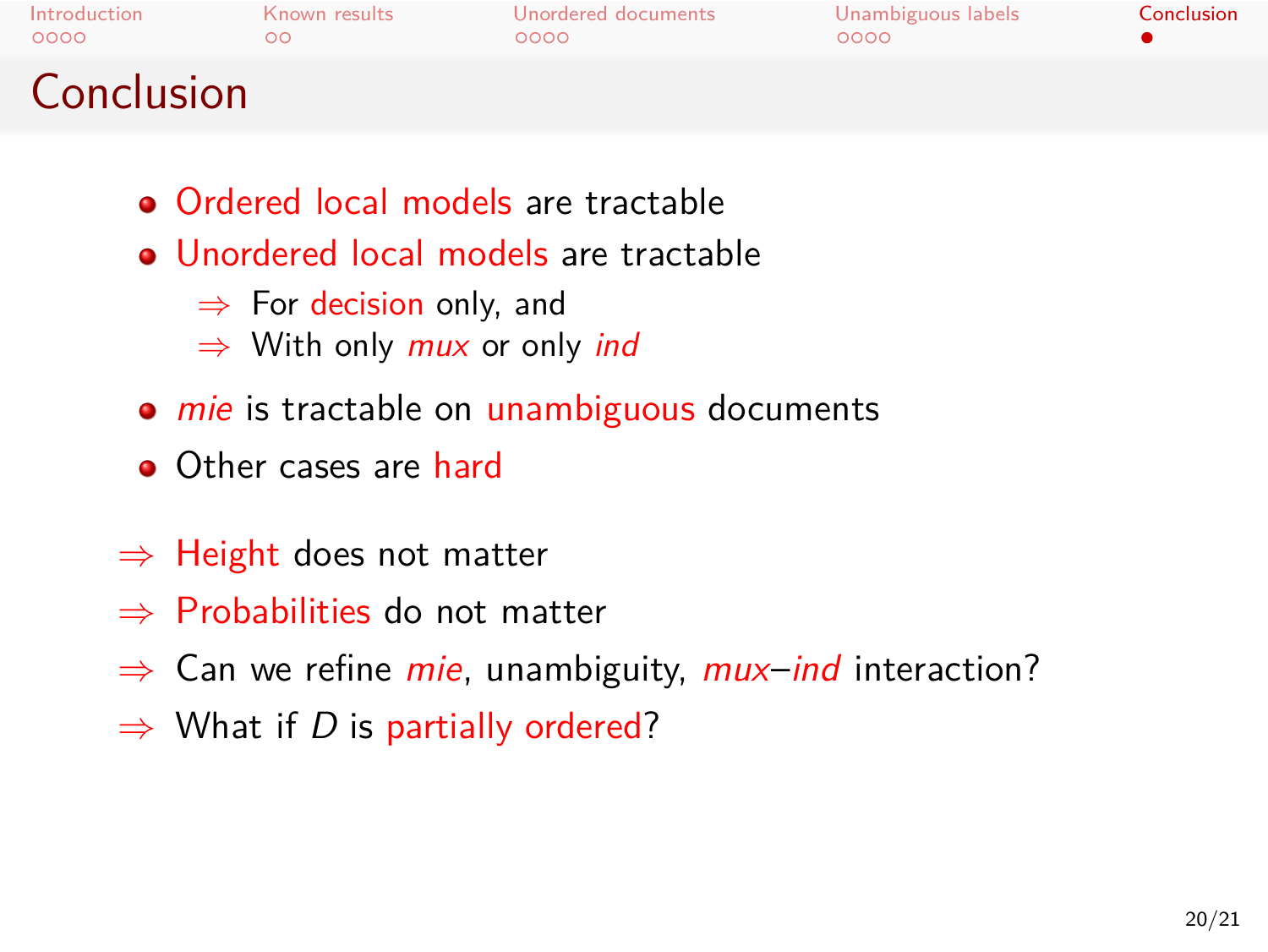# Introduction Known results Unordered documents Unambiguous labels Conclusion **Conclusion**

- Ordered local models are tractable
- Unordered local models are tractable
	- *⇒* For decision only, and
	- *⇒* With only *mux* or only *ind*
- *mie* is tractable on unambiguous documents
- Other cases are hard
- *⇒* Height does not matter
- *⇒* Probabilities do not matter
- *⇒* Can we refine *mie*, unambiguity, *mux*–*ind* interaction?
- *⇒* What if *D* is partially ordered?

Thanks for your attention!